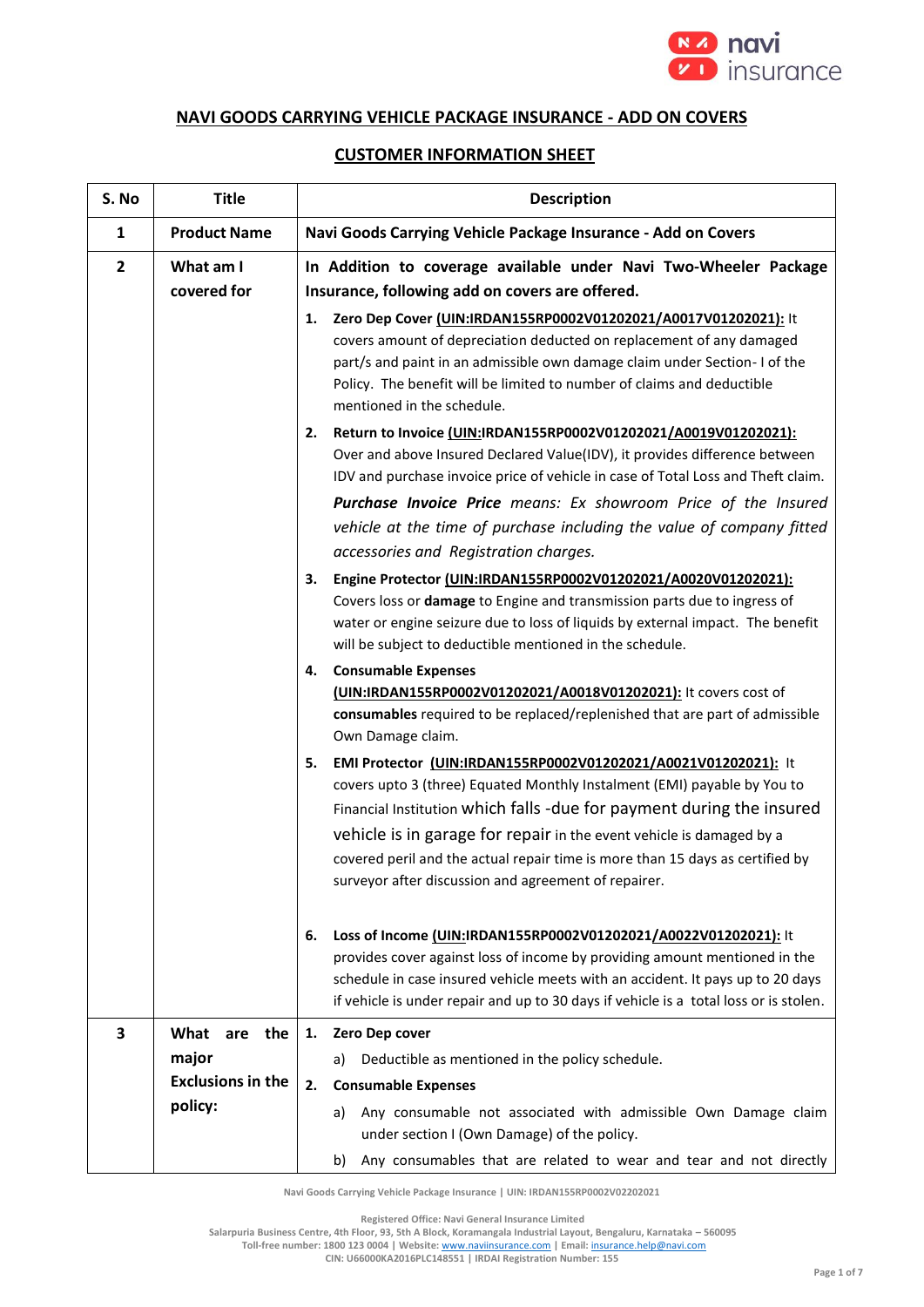

|   |                              |                                                                                                                                                                                                                                                                                                                                                                                                                                                  | related to claim.                                                                                                                                                                                                                                                                                                                                                                                                                                                                                                                                                                                                                                                                                                                                                                            |
|---|------------------------------|--------------------------------------------------------------------------------------------------------------------------------------------------------------------------------------------------------------------------------------------------------------------------------------------------------------------------------------------------------------------------------------------------------------------------------------------------|----------------------------------------------------------------------------------------------------------------------------------------------------------------------------------------------------------------------------------------------------------------------------------------------------------------------------------------------------------------------------------------------------------------------------------------------------------------------------------------------------------------------------------------------------------------------------------------------------------------------------------------------------------------------------------------------------------------------------------------------------------------------------------------------|
|   |                              | З.                                                                                                                                                                                                                                                                                                                                                                                                                                               | <b>Engine Protector</b>                                                                                                                                                                                                                                                                                                                                                                                                                                                                                                                                                                                                                                                                                                                                                                      |
|   |                              |                                                                                                                                                                                                                                                                                                                                                                                                                                                  | Any consequential loss, wear and tear, mechanical & electrical failure and<br>a)<br>parts falling under warranty.                                                                                                                                                                                                                                                                                                                                                                                                                                                                                                                                                                                                                                                                            |
|   |                              |                                                                                                                                                                                                                                                                                                                                                                                                                                                  | Loss or damage due to corrosion of engine or parts thereof due to delay<br>b)<br>in intimation.                                                                                                                                                                                                                                                                                                                                                                                                                                                                                                                                                                                                                                                                                              |
|   |                              |                                                                                                                                                                                                                                                                                                                                                                                                                                                  | Depreciation on parts unless zero dep cover is opted.<br>C)                                                                                                                                                                                                                                                                                                                                                                                                                                                                                                                                                                                                                                                                                                                                  |
|   |                              |                                                                                                                                                                                                                                                                                                                                                                                                                                                  | Deductible as stated in the schedule.<br>d)                                                                                                                                                                                                                                                                                                                                                                                                                                                                                                                                                                                                                                                                                                                                                  |
|   |                              | 4.                                                                                                                                                                                                                                                                                                                                                                                                                                               | <b>EMI Protector</b>                                                                                                                                                                                                                                                                                                                                                                                                                                                                                                                                                                                                                                                                                                                                                                         |
|   |                              |                                                                                                                                                                                                                                                                                                                                                                                                                                                  | Any penalty, interest, charges levied due to default in payment by<br>a)<br>financer.                                                                                                                                                                                                                                                                                                                                                                                                                                                                                                                                                                                                                                                                                                        |
|   |                              | 5.                                                                                                                                                                                                                                                                                                                                                                                                                                               | <b>Return to Invoice</b>                                                                                                                                                                                                                                                                                                                                                                                                                                                                                                                                                                                                                                                                                                                                                                     |
|   |                              |                                                                                                                                                                                                                                                                                                                                                                                                                                                  | Cost of any non-built in electrical/electronic and non-electrical/electronic<br>a)<br>accessories including bi-fuel kit forming part of the invoice but not<br>insured under section 1 (Own Damage) of the policy will not be covered.                                                                                                                                                                                                                                                                                                                                                                                                                                                                                                                                                       |
| 4 | Renewal<br><b>Conditions</b> |                                                                                                                                                                                                                                                                                                                                                                                                                                                  | Policy will be renewed when due with mutual consent subject to applicable<br>premium. We may not renew the policy if the Insured Person has acted in<br>an improper, dishonest or fraudulent manner or there has been any<br>misrepresentation under this Policy or the renewal of the Policy poses a<br>moral hazard.                                                                                                                                                                                                                                                                                                                                                                                                                                                                       |
| 5 | <b>Cancellation</b>          | Cancellation by Insured - Policy/certificate can be cancelled at any time by<br>giving 15 days' prior written notice to Insurer. Refund of premium shall be<br>computed in accordance with company's short period rate for the period<br>the Policy has been in force provided no claim has occurred up to the date<br>of cancellation. Proof of insurance of vehicle elsewhere and original<br>certificate of insurance must be provided to us. |                                                                                                                                                                                                                                                                                                                                                                                                                                                                                                                                                                                                                                                                                                                                                                                              |
|   |                              |                                                                                                                                                                                                                                                                                                                                                                                                                                                  | Cancellation by Insurer - The Company may cancel the policy by sending<br>fifteen days' notice by recorded delivery to the insured at insured's last<br>known address on the grounds of misrepresentation, fraud, non-<br>disclosure of material facts or non-cooperation. In the event of<br>cancellation of this Policy on grounds of misrepresentation, fraud, non-<br>disclosure of material facts, the policy shall stand cancelled ab-initio and<br>there will be no refund of premium. In the event the policy is cancelled on<br>the grounds of non-cooperation of the insured then the premium shall be<br>computed in accordance with company's short period rate for the period<br>the Policy has been in force provided no claim has occurred up to the date<br>of cancellation. |
|   |                              |                                                                                                                                                                                                                                                                                                                                                                                                                                                  | Under any of the above cancellations, in the event a claim has occurred in<br>which case there shall be no refund of premium.                                                                                                                                                                                                                                                                                                                                                                                                                                                                                                                                                                                                                                                                |

**Registered Office: Navi General Insurance Limited**

**Salarpuria Business Centre, 4th Floor, 93, 5th A Block, Koramangala Industrial Layout, Bengaluru, Karnataka – 560095**

**Toll-free number: 1800 123 0004 | Website:** [www.naviinsurance.com](http://www.naviinsurance.com/) **| Email:** [insurance.help@navi.com](mailto:insurance.help@navi.com) **CIN: U66000KA2016PLC148551 | IRDAI Registration Number: 155**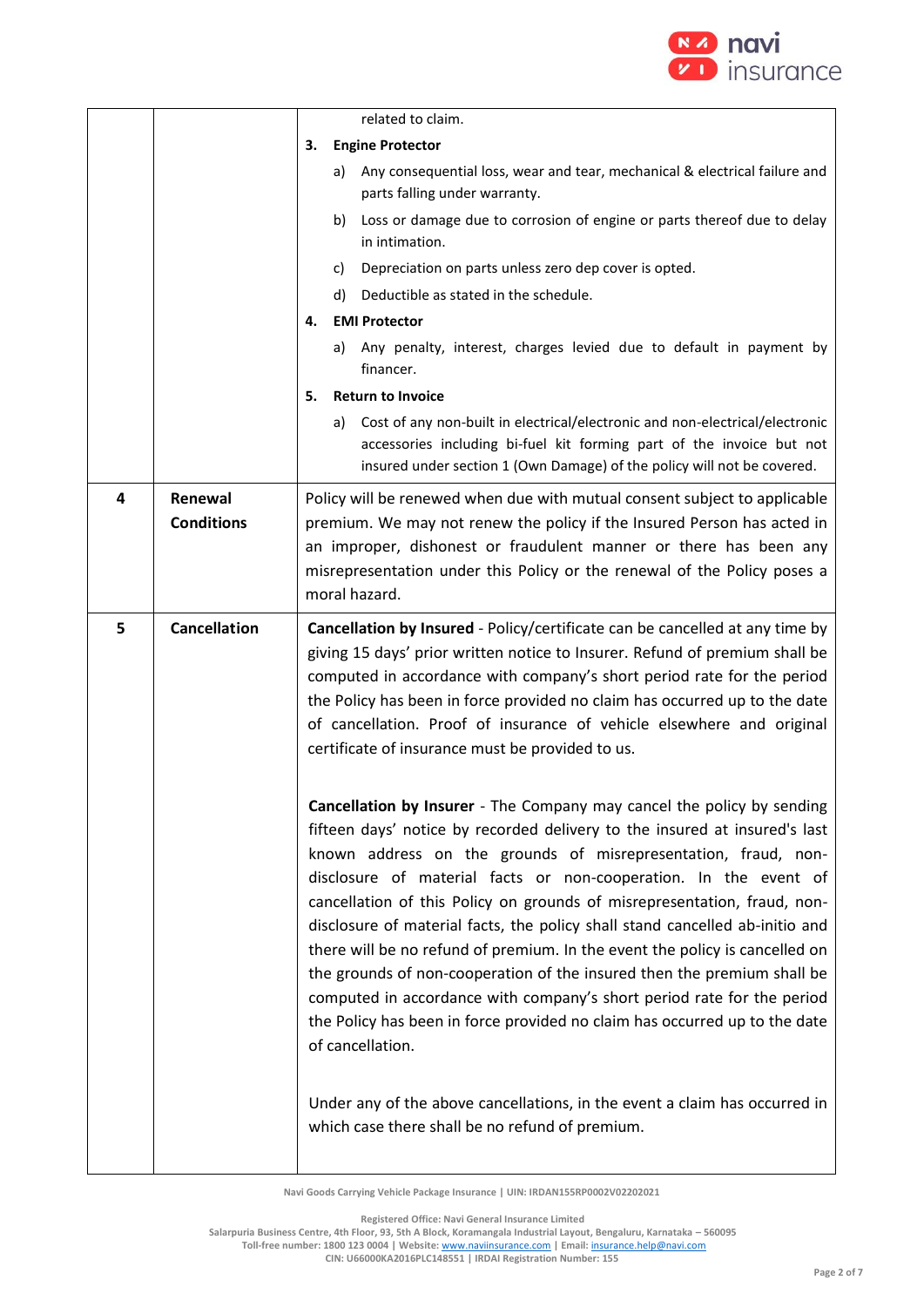

|   |               | Return of the premium by the Company will be subject to retention of the<br>minimum premium of Rs.100/- (or Rs.25/- in respect of vehicles<br>specifically designed/modified for use by blind/handicapped/ mentally<br>challenged persons).<br>Where the ownership of the vehicle is transferred, the Policy cannot be<br>cancelled unless evidence that the vehicle is insured elsewhere is<br>produced. |
|---|---------------|-----------------------------------------------------------------------------------------------------------------------------------------------------------------------------------------------------------------------------------------------------------------------------------------------------------------------------------------------------------------------------------------------------------|
| 6 | <b>Claims</b> | <b>Claim Notification &amp; Registration:</b>                                                                                                                                                                                                                                                                                                                                                             |
|   |               | Notify or submit a claim by following way;                                                                                                                                                                                                                                                                                                                                                                |
|   |               | By calling Toll Free 18001230004 OR<br>$\bullet$<br>By sending an E Mail to insurance.help@navi.com OR<br>For Senior Citizens, we have a special cell and Our Senior Citizen<br>customers can email us at seniorcare@navi.com for priority resolution<br>Through Customer Portal on website www.naviinsurance.com OR<br>٠<br>Using Mobile App OR<br>Directly walk into branch                             |
|   |               | While notifying the claim, following information should be provided:                                                                                                                                                                                                                                                                                                                                      |
|   |               | Name of insured                                                                                                                                                                                                                                                                                                                                                                                           |
|   |               | Insured contact numbers                                                                                                                                                                                                                                                                                                                                                                                   |
|   |               | Policy number                                                                                                                                                                                                                                                                                                                                                                                             |
|   |               | Date and time of loss                                                                                                                                                                                                                                                                                                                                                                                     |
|   |               | Location of loss                                                                                                                                                                                                                                                                                                                                                                                          |
|   |               | Nature and approximate extent of loss                                                                                                                                                                                                                                                                                                                                                                     |
|   |               | Place and contact details of the person at the loss location.                                                                                                                                                                                                                                                                                                                                             |
|   |               | Details of driver at the time of loss                                                                                                                                                                                                                                                                                                                                                                     |
|   |               | <b>After Notification &amp; Registration:</b>                                                                                                                                                                                                                                                                                                                                                             |
|   |               | <b>Own Damage Claims:</b>                                                                                                                                                                                                                                                                                                                                                                                 |
|   |               | You are advised to inform the company immediately after the loss. If there<br>is involvement of third-party death/injury, company may go for spot<br>survey. Else you may shift your vehicle to any garage of your choice                                                                                                                                                                                 |
|   |               | Survey will be conducted before you initiate the repair by the assigned<br>surveyor at the garage. Please refer policy for details regarding survey<br>process.                                                                                                                                                                                                                                           |
|   |               | The Company has option to repair, reinstate or replace the vehicle or part<br>thereof and/or its accessories or may pay in cash the amount of the loss or<br>damage and the liability of the Company shall not exceed:                                                                                                                                                                                    |
|   |               | for total loss / constructive total loss of the vehicle - the Insured's Declared<br>a)                                                                                                                                                                                                                                                                                                                    |

**Registered Office: Navi General Insurance Limited**

**Salarpuria Business Centre, 4th Floor, 93, 5th A Block, Koramangala Industrial Layout, Bengaluru, Karnataka – 560095**

**Toll-free number: 1800 123 0004 | Website:** [www.naviinsurance.com](http://www.naviinsurance.com/) **| Email:** [insurance.help@navi.com](mailto:insurance.help@navi.com)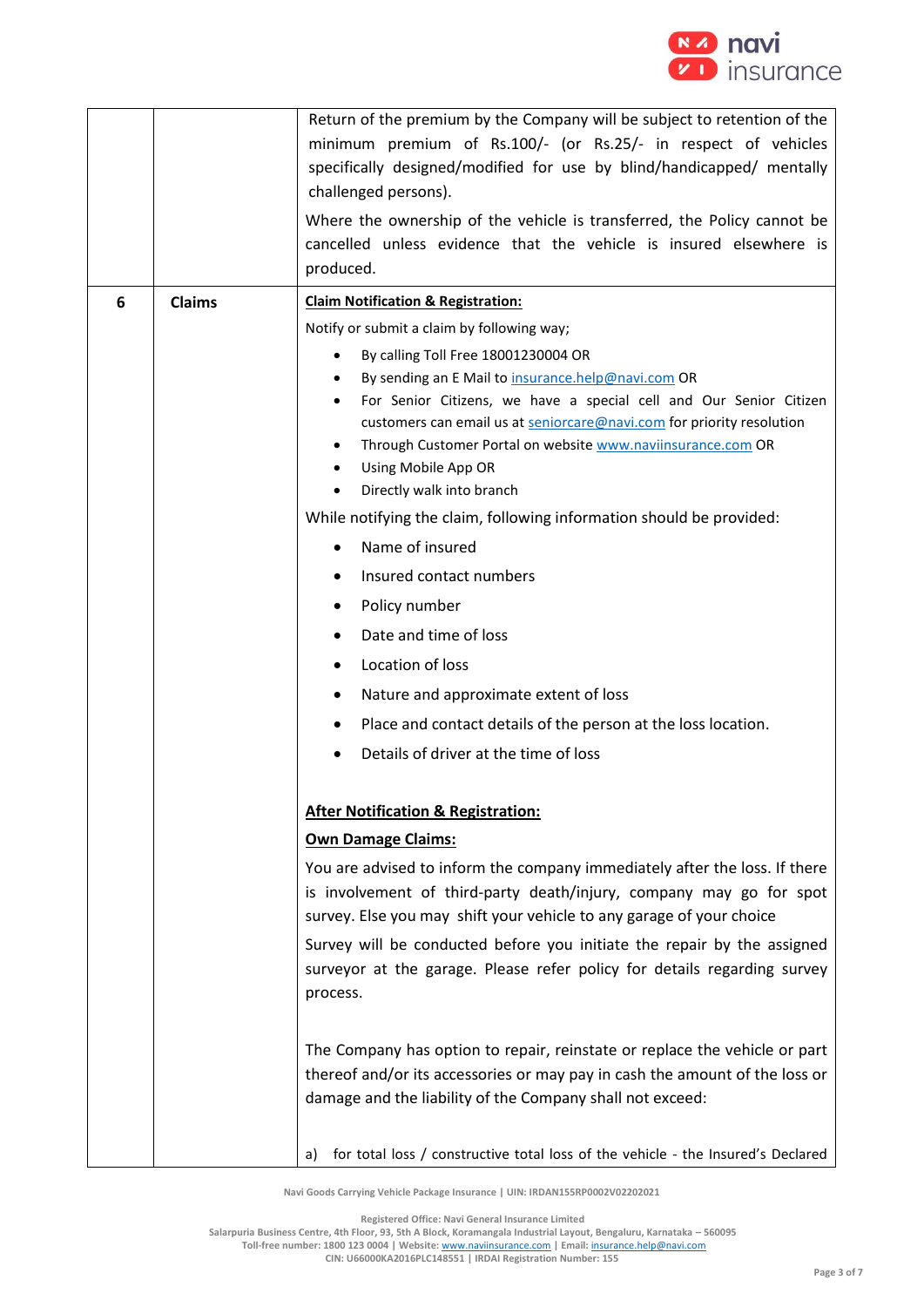

| Value (IDV) of the vehicle (including accessories thereon) as specified in the<br>Schedule less the value of the damaged vehicle.                                                                                                                                                                                                                          |
|------------------------------------------------------------------------------------------------------------------------------------------------------------------------------------------------------------------------------------------------------------------------------------------------------------------------------------------------------------|
| for partial losses, i.e. losses other than Total Loss/Constructive Total Loss of<br>b)<br>the vehicle - actual and reasonable costs of repair and/or replacement of<br>parts lost/damaged subject to depreciation as per limits specified (Not<br>applicable if add on cover is opted for covering depreciation) and any other<br>applicable add on cover. |
| Following are the documents that will be needed for survey and processing<br>of Own Damage claim:                                                                                                                                                                                                                                                          |
| Claim Form completely filled and duly signed by Insured (CO's seal<br>need to be affixed in case the insured is a Firm/Company)                                                                                                                                                                                                                            |
| Copy of Registration Certificate (original for verification)<br>$\bullet$                                                                                                                                                                                                                                                                                  |
| Copy of Motor Driving License of the person driving the vehicle at<br>$\bullet$<br>the time of accident (original for verification)                                                                                                                                                                                                                        |
| Copy of fitness certificate/Goods receipt( for GCW)/Permit and<br>$\bullet$<br>badge of driver(for passenger vehicle) – (original for verification).                                                                                                                                                                                                       |
| Police Report / Panchanama (In case of Partial Theft / Third Party<br>$\bullet$<br>property damage / Death / Body Injury / Damage due to Riot,<br>Strike and Malicious act)                                                                                                                                                                                |
| KYC documents (Address Proof as per policy & ID proof) if claim<br>$\bullet$<br>amount exceeds Rs.1 lakh.                                                                                                                                                                                                                                                  |
| Cancelled Cheque (CTS complied) or Filled NEFT Mandate form for<br>$\bullet$<br>online transfer of claim payment. (For reimbursement claims only).                                                                                                                                                                                                         |
| Original bill of repair/replacement for repair carried out on vehicle.                                                                                                                                                                                                                                                                                     |
| <b>Own Damage Claim Settlement:</b>                                                                                                                                                                                                                                                                                                                        |
| After receipt of all relevant claim document, surveyor will assess the loss and<br>1.<br>issue repair approval.                                                                                                                                                                                                                                            |
| The surveyor may conduct re-inspection once repairs are completed and on<br>2.<br>receipt of original repair bills.                                                                                                                                                                                                                                        |
| We will release claim payment within 7 working days after receipt of all<br>claim document.                                                                                                                                                                                                                                                                |
| Theft claims: The claim for theft of complete vehicle would be settled for<br>the insured's declared value (IDV) of the vehicle(including accessories<br>thereon) less policy excess as specified in the policy schedule.                                                                                                                                  |
| Documentation for Theft claims: The following additional documents<br>would be required to listing required for settlement of own damage<br>claims(excluding repair bills);                                                                                                                                                                                |
| Copy of FIR.                                                                                                                                                                                                                                                                                                                                               |

**Registered Office: Navi General Insurance Limited**

**Salarpuria Business Centre, 4th Floor, 93, 5th A Block, Koramangala Industrial Layout, Bengaluru, Karnataka – 560095**

**Toll-free number: 1800 123 0004 | Website:** [www.naviinsurance.com](http://www.naviinsurance.com/) **| Email:** [insurance.help@navi.com](mailto:insurance.help@navi.com)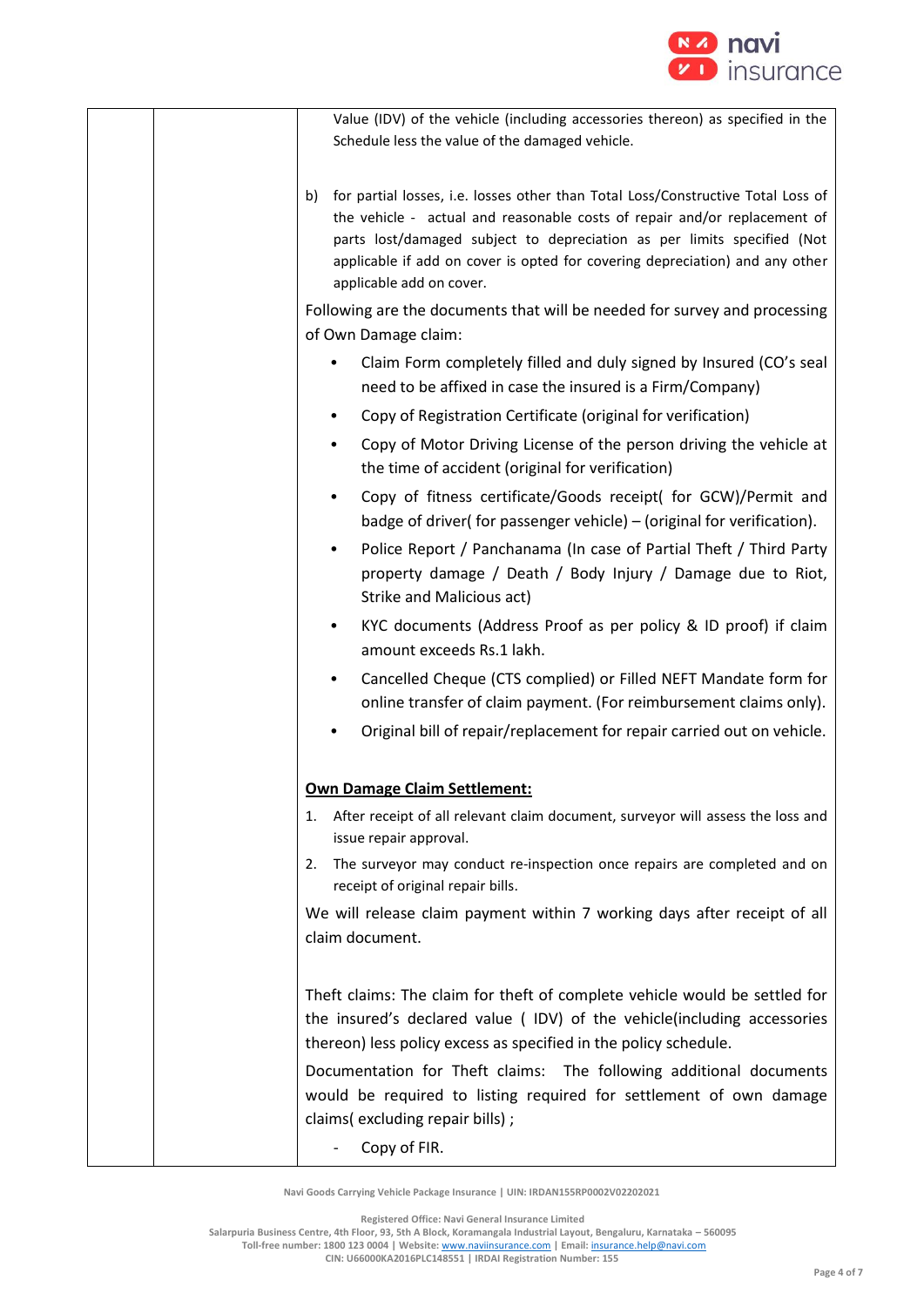

|            | Letter to RTO for keeping the file in safe custody.                                                                                              |
|------------|--------------------------------------------------------------------------------------------------------------------------------------------------|
|            | Confirmation of non-recovery of vehicle.                                                                                                         |
| -          | Letter of subrogation.                                                                                                                           |
|            | Transfer of ownership documents.                                                                                                                 |
| documents. | We will release the claim payment within 15 days after receipt of all claim                                                                      |
|            | Legal Liability Claims: Claim payment will be settled as awarded by court<br>or as agreed between the Company and Third Party.                   |
|            | <b>Documentation for Liability claims</b>                                                                                                        |
| ٠          | Policy Copy                                                                                                                                      |
|            | Copy of Registration Book                                                                                                                        |
|            | Copy of Motor Driving License of the person driving the vehicle at<br>the time of accident                                                       |
|            | Copy of permit and fitness certificate.                                                                                                          |
|            | Police Panchanama / FIR                                                                                                                          |
| documents. | Personal Accident Claims: Claims will be settled post receipt of necessary<br>We will require following documents to process your claim. You may |
|            | provide the same to enable us to promptly settle your claim.                                                                                     |
|            | <b>Documents for Personal Accident Claims</b>                                                                                                    |
|            | Policy copy                                                                                                                                      |
|            | Certificate from government hospital doctor confirming the nature<br>and degree of disability                                                    |
|            | Discharge summary of the treating hospital clearly indicating the<br>Hospital Registration No.                                                   |
| ٠          | Diagnostic reports                                                                                                                               |
| ٠          | FIR / Panchanama- (if Notified to Police) Attested or Original                                                                                   |
| ٠          | Final Police Report- (if applicable)                                                                                                             |
| $\bullet$  | Death Certificate*                                                                                                                               |
|            | Post Mortem report*                                                                                                                              |
|            | Legal Heir certificate /nominee certificate*                                                                                                     |
| ٠          | <b>KYC of Claimant</b>                                                                                                                           |
|            | (Marked with * are required only in death claims)                                                                                                |
|            | The list of documents furnished herein is illustrative but not exhaustive.<br>We may request you to provide more documents depending upon the    |
|            | nature of loss and circumstances.                                                                                                                |

**Registered Office: Navi General Insurance Limited**

**Salarpuria Business Centre, 4th Floor, 93, 5th A Block, Koramangala Industrial Layout, Bengaluru, Karnataka – 560095**

**Toll-free number: 1800 123 0004 | Website:** [www.naviinsurance.com](http://www.naviinsurance.com/) **| Email:** [insurance.help@navi.com](mailto:insurance.help@navi.com)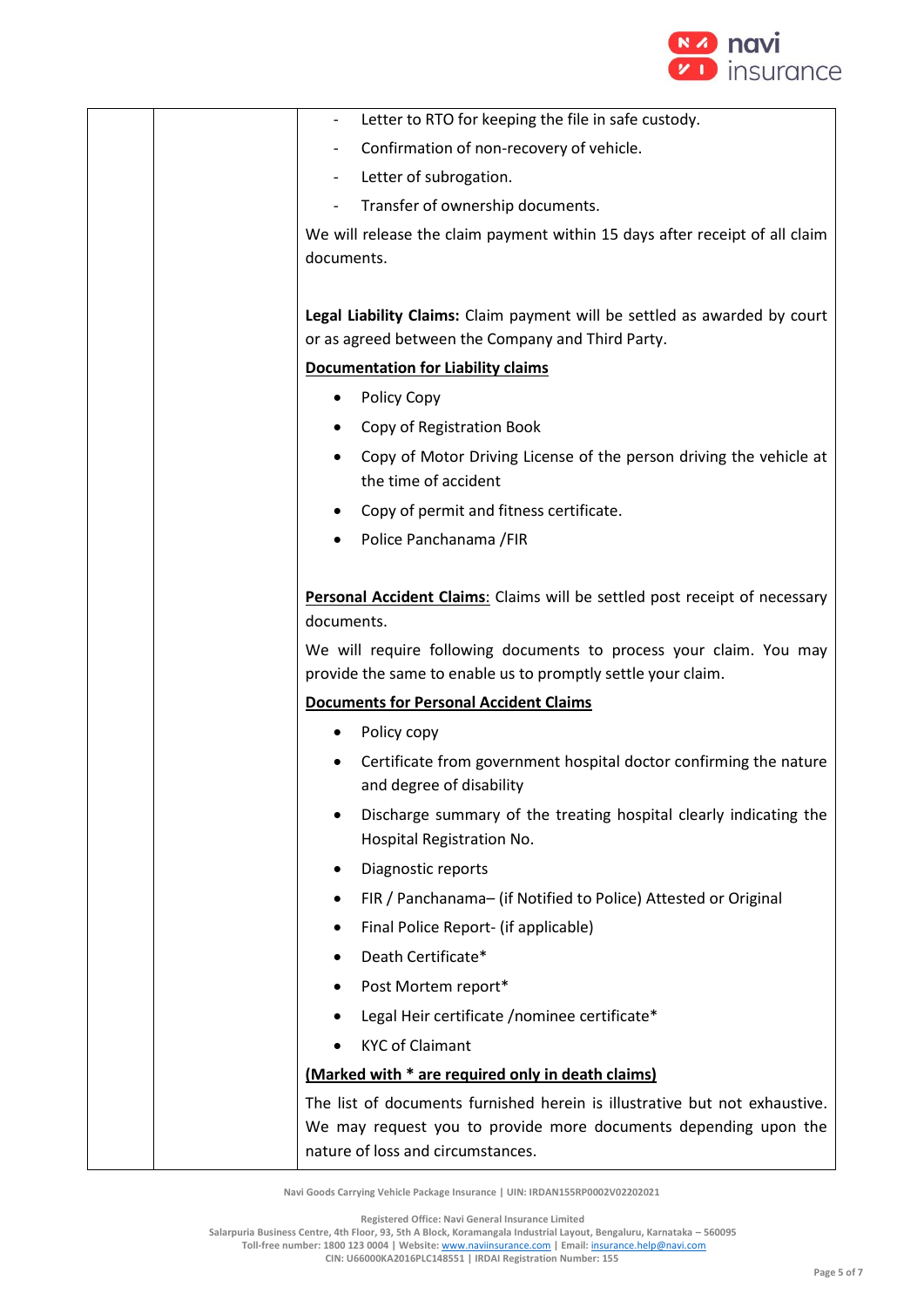

|                         |                                   | Please also refer policy for detail documentation requirement.                                                                                                                                                                                                                                                                                                                                                                                                                      |
|-------------------------|-----------------------------------|-------------------------------------------------------------------------------------------------------------------------------------------------------------------------------------------------------------------------------------------------------------------------------------------------------------------------------------------------------------------------------------------------------------------------------------------------------------------------------------|
|                         |                                   |                                                                                                                                                                                                                                                                                                                                                                                                                                                                                     |
| $\overline{\mathbf{z}}$ | <b>Policy Servicing</b>           | a. Call Us: Toll Free 1800 123 0004<br>b. Email: insurance.help@navi.com                                                                                                                                                                                                                                                                                                                                                                                                            |
|                         |                                   | Email for Senior Citizens- seniorcare@navi.com                                                                                                                                                                                                                                                                                                                                                                                                                                      |
|                         |                                   | c. Visit our website: https://www.naviinsurance.com/service/                                                                                                                                                                                                                                                                                                                                                                                                                        |
|                         |                                   | d. Walk in for assistance                                                                                                                                                                                                                                                                                                                                                                                                                                                           |
|                         |                                   | e. Dispatch your letters to us at -                                                                                                                                                                                                                                                                                                                                                                                                                                                 |
|                         |                                   | Corporate Office: Navi General Insurance Limited                                                                                                                                                                                                                                                                                                                                                                                                                                    |
|                         |                                   | Salarpuria Business Centre, 4th B Cross Road, 5th Block, Koramangala Industrial                                                                                                                                                                                                                                                                                                                                                                                                     |
|                         |                                   | Layout, Bengaluru, Karnataka - 560095                                                                                                                                                                                                                                                                                                                                                                                                                                               |
|                         |                                   | f. Escalation $-$                                                                                                                                                                                                                                                                                                                                                                                                                                                                   |
|                         |                                   | First Escalation - Contact Customer Experience Team at -                                                                                                                                                                                                                                                                                                                                                                                                                            |
|                         |                                   | Manager.CustomerExperience@navi.com                                                                                                                                                                                                                                                                                                                                                                                                                                                 |
|                         |                                   | Second Escalation - Email to Head Customer Experience and Grievance<br>Redressal Officer at -                                                                                                                                                                                                                                                                                                                                                                                       |
|                         |                                   | Head.CustomerExperience@navi.com                                                                                                                                                                                                                                                                                                                                                                                                                                                    |
|                         | Grievances /<br><b>Complaints</b> | If You have a grievance about any matter relating to the Policy, or Our decision<br>on any matter, or the claim, You can address Your grievance as follows:                                                                                                                                                                                                                                                                                                                         |
|                         |                                   | 1. Our Grievance Redressal Officer                                                                                                                                                                                                                                                                                                                                                                                                                                                  |
|                         |                                   | You can send Your grievance in writing by post or email to Our<br>Grievance Redressal Officer at the following address:                                                                                                                                                                                                                                                                                                                                                             |
|                         |                                   | <b>Navi General Insurance Limited</b>                                                                                                                                                                                                                                                                                                                                                                                                                                               |
|                         |                                   | (formerly known as DHFL General Insurance Limited)                                                                                                                                                                                                                                                                                                                                                                                                                                  |
|                         |                                   | Corporate Office: Salarpuria Business Centre, 4th B Cross Road, 5th                                                                                                                                                                                                                                                                                                                                                                                                                 |
|                         |                                   | Block, Koramangala Industrial Layout, Bengaluru, Karnataka - 560095                                                                                                                                                                                                                                                                                                                                                                                                                 |
|                         |                                   | E-mail: gro@navi.com                                                                                                                                                                                                                                                                                                                                                                                                                                                                |
|                         |                                   | Toll free: 1800 123 0004                                                                                                                                                                                                                                                                                                                                                                                                                                                            |
|                         |                                   | 2. Consumer Affairs Department of IRDAI                                                                                                                                                                                                                                                                                                                                                                                                                                             |
|                         |                                   | In case it is not resolved within 15 days or if You are unhappy with the<br>а.<br>resolution You can approach the Grievance Redressal Cell of the<br>Consumer Affairs Department of IRDAI by calling Toll Free Number<br>1800<br>4254 732 or<br>155255<br>(or)<br>sending<br>e-mail<br>an<br>to<br>complaints@irdai.gov.in. You can also make use of IRDAI's online portal<br>- Integrated Grievance Management System (IGMS) by registering Your<br>complaint at igms.irda.gov.in. |
|                         |                                   | You can send a letter to IRDAI with Your complaint on a Complaint<br>b.<br>Registration Form available by clicking here. You must fill and send the<br>Complaint Registration Form along with any documents by post or<br>courier to General Manager, Insurance Regulatory and Development<br>Authority of India<br>(IRDAI), Consumer Affairs Department - Grievance Redressal Cell,<br>Sy.No.115/1, Financial District, Nanakramguda, Gachibowli, Hyderabad                        |
|                         |                                   | $-500032.$                                                                                                                                                                                                                                                                                                                                                                                                                                                                          |

**Registered Office: Navi General Insurance Limited**

**Salarpuria Business Centre, 4th Floor, 93, 5th A Block, Koramangala Industrial Layout, Bengaluru, Karnataka – 560095**

**Toll-free number: 1800 123 0004 | Website:** [www.naviinsurance.com](http://www.naviinsurance.com/) **| Email:** [insurance.help@navi.com](mailto:insurance.help@navi.com)